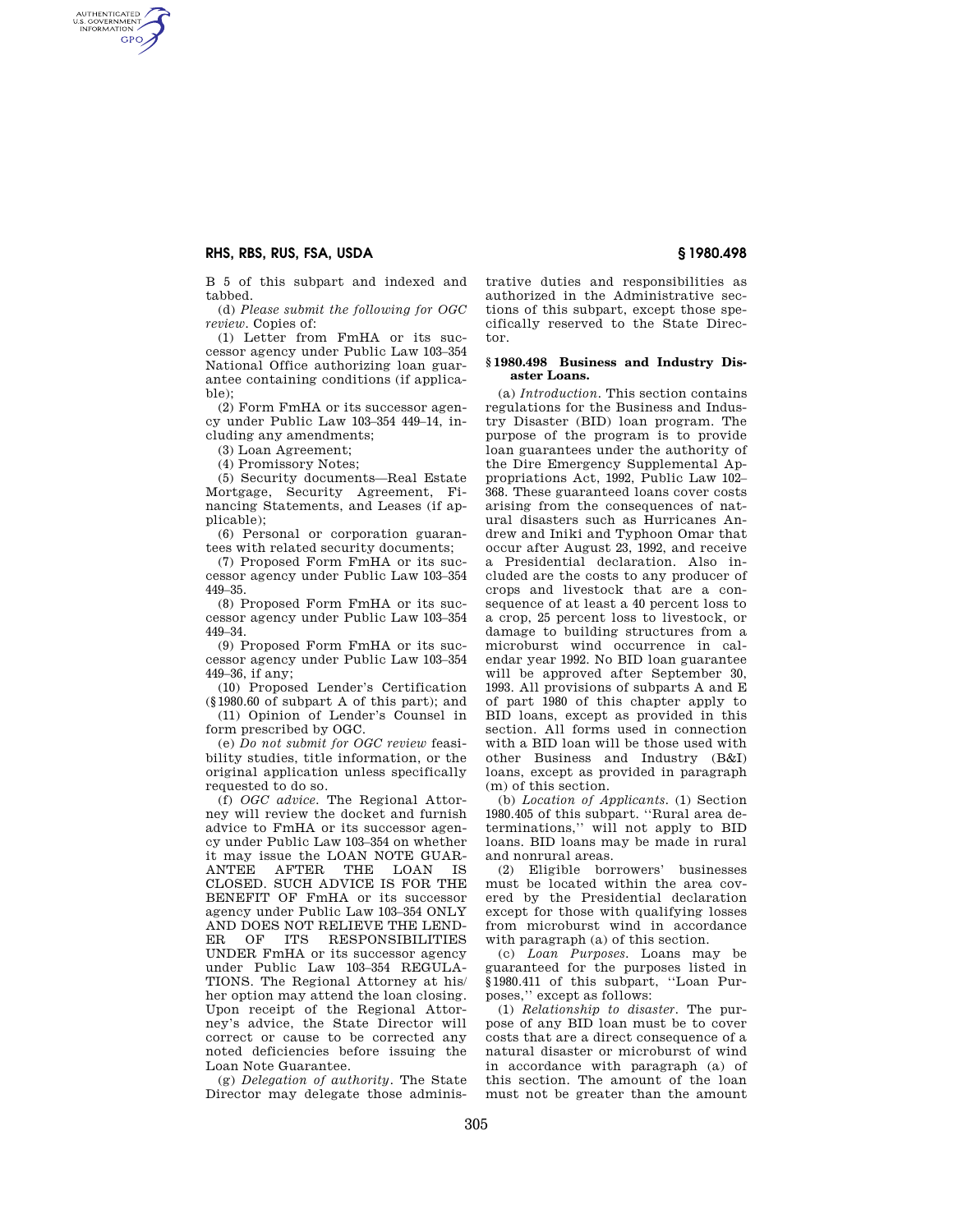needed as determined by the Rural Development Administration or its successor agency under Public Law 103–354 (RDA or its successor agency under Public Law 103–354) to cure problems caused by the natural disaster so that the business is reestablished on a successful basis. Facilities which were damaged or destroyed by the natural disaster may be repaired or replaced by modern facilities as necessary to ensure success. Replacement by modern facilities will not be made solely for the purpose of enlarging the business or increasing its production capacity. No loan for a change of purpose of the business will be guaranteed. Eligible refinancing or working capital loans should not exceed the amount needed to overcome the financial distress caused by the disaster. Losses that were adequately paid by insurance or by loans or grants from other sources will not be covered by BID loans. BID loans may be used to supplement insurance payments and/or assistance from other sources when the insurance coverage or other assistance is not sufficient.

(2) *Refinancing.* Section 1980.452, Administrative C.1.(d) of this subpart does not apply to BID loans. If refinancing is needed as a direct consequence of the disaster, the lender may be allowed to bring previously unguaranteed exposure under the guarantee. No loan will be refinanced unless the current market value of the collateral is at least equal to the amount of the loan to be refinanced plus any new loan amount.

(3) *Agriculture.* Section 1980.412(e) of this subpart does not apply to BID loans. BID loans may be guaranteed for agriculture production, which means the cultivation, production (growing), and harvesting, either directly or through integrated operations, of agricultural products (crops, animals, birds, and marine life, either for fiber or food for human consumption), and disposal or marketing thereof, the raising, housing, feeding (including commercial custom feedlots), breeding, hatching, control and/or management of farm or domestic animals.

(4) *Other eligible businesses.* Eligible types of businesses also include:

(i) Commercial nurseries primarily engaged in the production of orna-

**§ 1980.498 7 CFR Ch. XVIII (1–1–09 Edition)** 

mental plants and trees and other nursery products such as bulbs, florists' greens, flowers, shrubbery, flower and vegetable seeds, sod, and the growing of vegetables from seed to the transplant stage.

(ii) Forestry which includes establishments primarily engaged in the operation of timber tracts, tree farms, forest nurseries, and related activities such as reforestation.

(iii) The growing of mushrooms or hydroponics.

(5) *Recreation and tourism.* Loans may be guaranteed for tourist or recreation facilities except for hotels, motels, bed and breakfasts, race tracks, gambling, or golf courses.

(6) *Meat processing facilities.* The provisions of  $\frac{1980.411(a)(8)}{b}$  of this subpart will not apply to BID loans. Loans, including working capital or debt refinancing, may be guaranteed for businesses engaged in meat or poultry processing.

(d) *Federal Emergency Management Agency (FEMA).* BID loans may be approved only to the extent that the assistance is not available from FEMA. The case file will be documented to show that FEMA assistance was not available or that FEMA assistance is not adequate to cover the costs as a consequence of the natural disaster.

(e) *Small Business Administration.* Section 1980.451 of this subpart will not apply to BID loans. Applicants eligible for Small Business Administration assistance will be advised of the availability of that assistance.

(f) *Loan guarantee limits.* Notwithstanding the provisions of §1980.420 of this subpart, the guarantee percentage on any BID loan will not exceed 80 percent.

(g) *Credit quality analysis.* In analyzing the credit quality of a proposed loan to a business that has lost assets to a natural disaster, primary emphasis will be placed on the operating history of the business, rather than its current financial condition. If the business has a sound, profitable and successful history prior to the disaster and there are reasonable projections to ensure it can operate successfully in the future, the proposed loan may be approved even if disaster losses have caused somewhat less equity and/or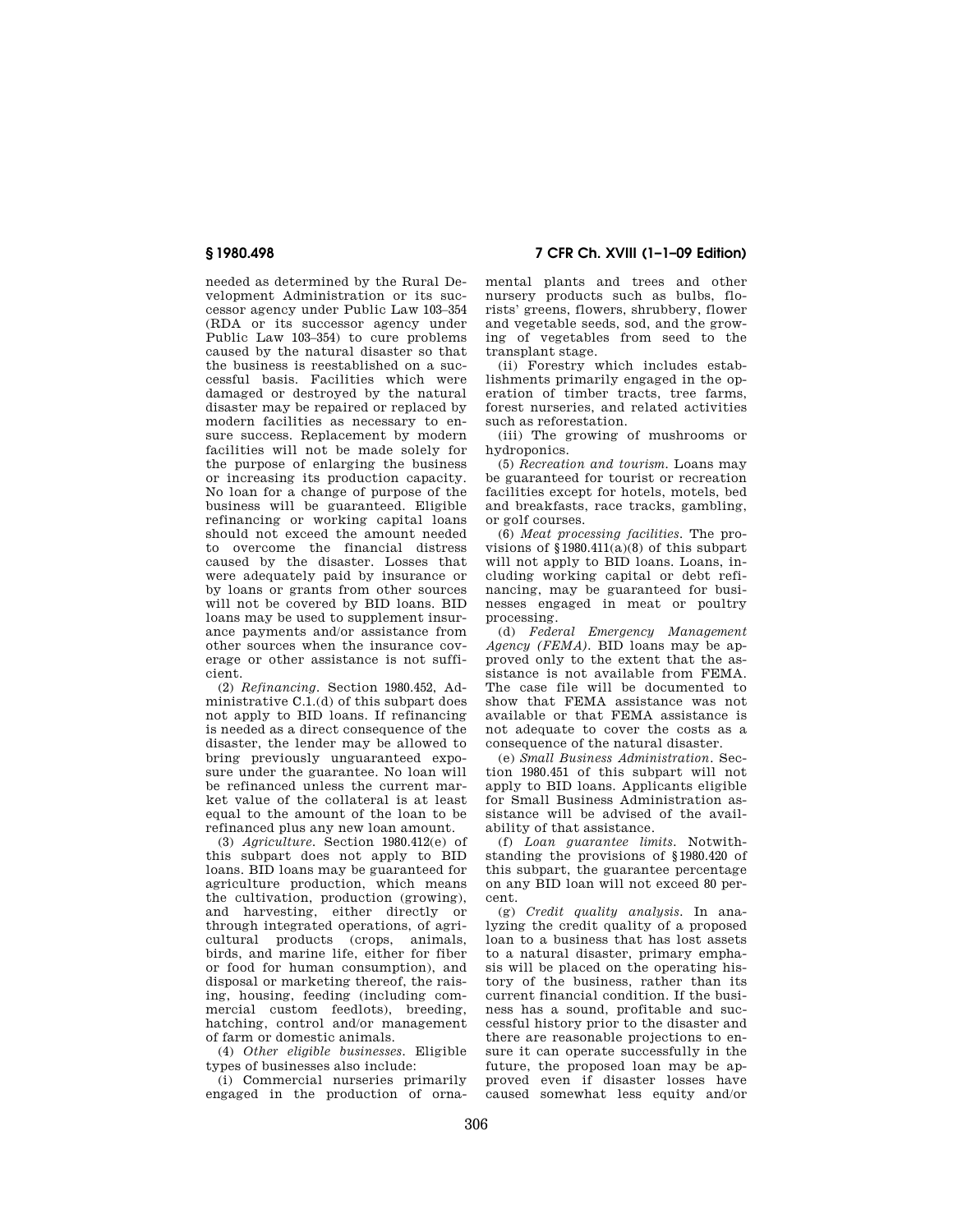# **RHS, RBS, RUS, FSA, USDA § 1980.498**

collateral than would normally be expected for a B&I guarantee. If the business appears to have had an unprofitable operation or inadequate cash flow prior to the disaster, the proposed loan guarantee will not be approved.

(h) *Equity requirements.* The equity requirements of §1980.441 of this subpart do not apply to BID loans.

(i) *Feasibility studies.* Feasibility studies as required by §1980.442 of this subpart will not be required for BID loans if the business has a successful financial history that supports future plans and projections that indicate a successful operation with adequate repayment ability.

(j) *Collateral.* Section 1980.443, Administrative A. 2., 3., and 4. of this subpart will not apply to BID loans. Collateral may be considered at its current market value without discount. Work-inprocess inventory may be valued at the estimated market value of the finished product. All costs of producing the finished product must be included in the cash flow analysis.

(k) *Conditional approval.* A Form FmHA or its successor agency under Public Law 103–354 449–14, ''Conditional Commitment for Guarantee,'' may be issued prior to receipt of specific items needed to complete an application package provided:

(1) The lender and/or borrower demonstrates to the Government's satisfaction that it has a need for a prompt indication of the availability of the proposed loan guarantee and the conditions under which a guarantee are available;

(2) The specific items missing from the application package will take considerable time to obtain;

(3) The lender requests a commitment prior to providing the items;

(4) The attachment to Form FmHA or its successor agency under Public Law 103–354 449–14 clearly states that the commitment is conditioned on satisfactory completion of the missing item(s) and a guarantee will not be issued unless all conditions of these regulations are met; and

(5) No Form FmHA or its successor agency under Public Law 103–354 449–14 will be issued prior to the obligation date established with the Finance Office.

(l) *Financial statements.* All requirements of §1980.451(i)(13) of this subpart will apply except that it is modified for BID loans to require minimum annual financial statements as follows:

(1) For nonagricultural borrowers with a B&I indebtedness of \$500,000 or less, an annual compilation by an independent certified public accountant or by an independent public accountant licensed and certified on or before December 31, 1970.

(2) For nonagricultural borrowers with a B&I indebtedness of \$500,001 through \$1,000,000, an annual review by an independent certified public accountant or by an independent public accountant licensed and certified on or before December 31, 1970.

(3) For nonagricultural borrowers with a B&I indebtedness of more than \$1 million, an annual audited financial statement by an independent certified public accountant or by an independent public accountant licensed and certified on or before December 31, 1970.

(4) All agricultural loans will require annual financial statements per §1980.113 of subpart B of part 1980 of this chapter.

(m) *Agriculture loans.* The following additional provisions apply to BID loan guarantees for businesses engaged in agriculture production:

(1) *General policy.* This portion of this section contains the regulations for making BID loans to farmers for agricultural purposes. BID loans made for agricultural purposes are subject to the provisions in subparts A and E of part 1980 of this chapter except as specified. In addition, certain sections of subpart B of part 1980 of this chapter referenced in this section are applicable subject to the limitations outlined in this section. BID loans made for agricultural purposes are made under the Business and Industry authority of section 310B of the Consolidated Farm and Rural Development Act of 1972, as amended. In this regard, several key loan processing and loan servicing requirements stipulated in subpart B of part 1980 of this chapter do not apply to loans made to borrowers under this section. Only the material cross-referenced to subpart B of part 1980 of this chapter is to be utilized in lieu of or in addition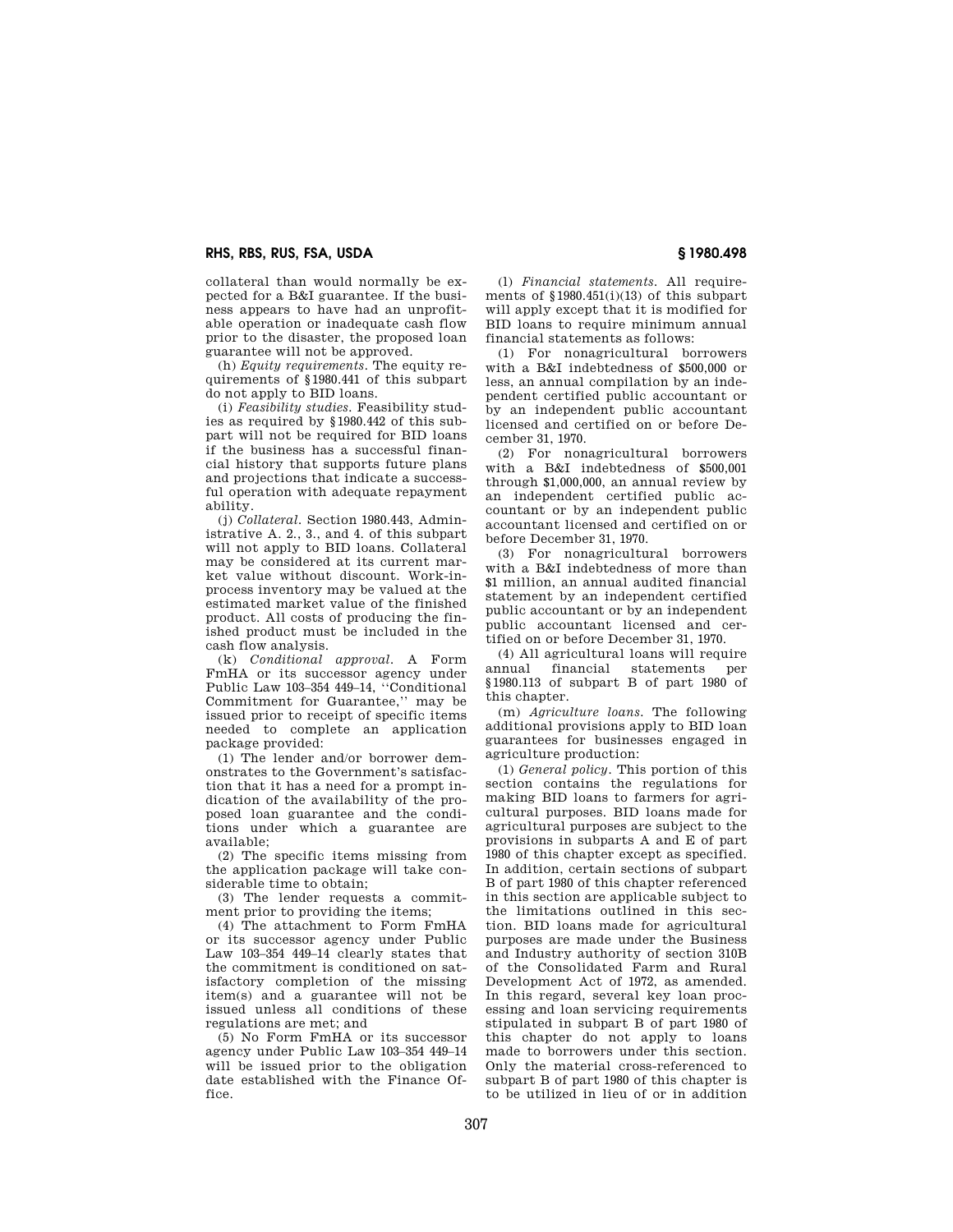to the requirements contained in subpart E of part 1980 of this chapter in processing loans under this section.<br>(2) Type of quarantee. See

(2) *Type of guarantee.* §1980.101(e)(1) of subpart B of part 1980 of this chapter. BID loans will be processed under the Loan Note Guarantee option ONLY. No loan will be processed for a Contract of Guarantee (Line of Credit) under this section.

(3) *Abbreviations and definitions.* (i) abbreviations and definitions found in §1980.106 of subpart B of part 1980 of this chapter will apply to loans made under this section except for ''family farm,'' ''related by blood or marriage,'' and ''subsequent loans.''

(ii) Loan guarantees may be made under the BID program without regard to the size of the farming operation.

(4) *Loan eligibility requirements.* In addition to the requirements set forth in this subpart, the requirements in §1980.175(b) of subpart B of part 1980 of this chapter regarding controlled sub-

stances are applicable.<br>(5)  $Filing$  and (5) *Filing and processing preapplications and applications.* If the applicant has already developed material for an FmHA or its successor agency under Public Law 103–354 Farmer Programs loan or if the financial and production information required by §1980.113 of subpart B of part 1980 of this chapter is needed to document repayment ability or is required by the lender, §1980.113 of subpart B of part 1980 of this chapter may apply with the following exceptions:

(i) Lines of credit will not be guaranteed.

(ii) Timeframes for applicant/lender notification in §1980.113 of subpart B of part 1980 of this chapter do not apply.

(iii) If the application is submitted solely for a farm as defined in §1980.106(b) of subpart B of part 1980 of this chapter, Form FmHA or its successor agency under Public Law 103–354 410–1, ''Application for FmHA or its successor agency under Public Law 103– 354 Services,'' or Form FmHA or its successor agency under Public Law 103– 354 449–1, ''Application for Loan and Guarantee,'' will be used as an application for assistance.

(6) *Evaluation of applications.* If the application is developed and processed in accordance with §1980.113 of subpart

**§ 1980.498 7 CFR Ch. XVIII (1–1–09 Edition)** 

B of part 1980 of this chapter, the provisions outlined in §1980.114 of subpart B of part 1980 of this chapter applies with the following exceptions:

(i) Timeframe requirements for the evaluation of applications and references to the Approved Lender Program are not applicable.

(ii) County Committee reviews of applications processed under this section will not be required. If the loan approval official finds the applicant is not eligible, the applicant will be notified in writing of the reasons for disapproval and the opportunity given for an appeal as set out in subpart B of part 1900 of this chapter.

(7) *Terms of loan repayment.* (i) Principal and interest on the loan will be due and payable to coincide with the cash flow operating cycle of the business. Installments will be scheduled for payment as agreed upon by the lender and borrower on terms that reasonably assure repayment of the loan. The first installment to include a repayment of principal may be scheduled for payment after the project is operable and has begun to generate income. However, such installment will be due and payable within 6 years from the date of the debt instrument and at least annually thereafter. All accrued interest will be due at least annually from the date of the debt instrument. In no case will interest be deferred. In granting a deferral of principal payment, the loan approval official must document based on pro forma financial statements and the nature of the crop that the deferral of payments is necessary.

(ii) The lender must ensure that loan repayment is scheduled to eliminate the possibility of a balloon payment at the end of the loan.

(8) *BID agriculture loan purposes.*  Loans may be made only for the following purposes:

(i) Operating purposes as outlined in §1980.175(c)(1) of subpart B of part 1980 of this chapter except for those stipulated in paragraphs  $(c)(1)$   $(iv)$  and  $(vii)$ of that section.

(ii) Real estate purposes as outlined in §1980.180(c) of subpart B of part 1980 of this chapter except for those stipulated in paragraphs (c) (1) and (4) of that section.